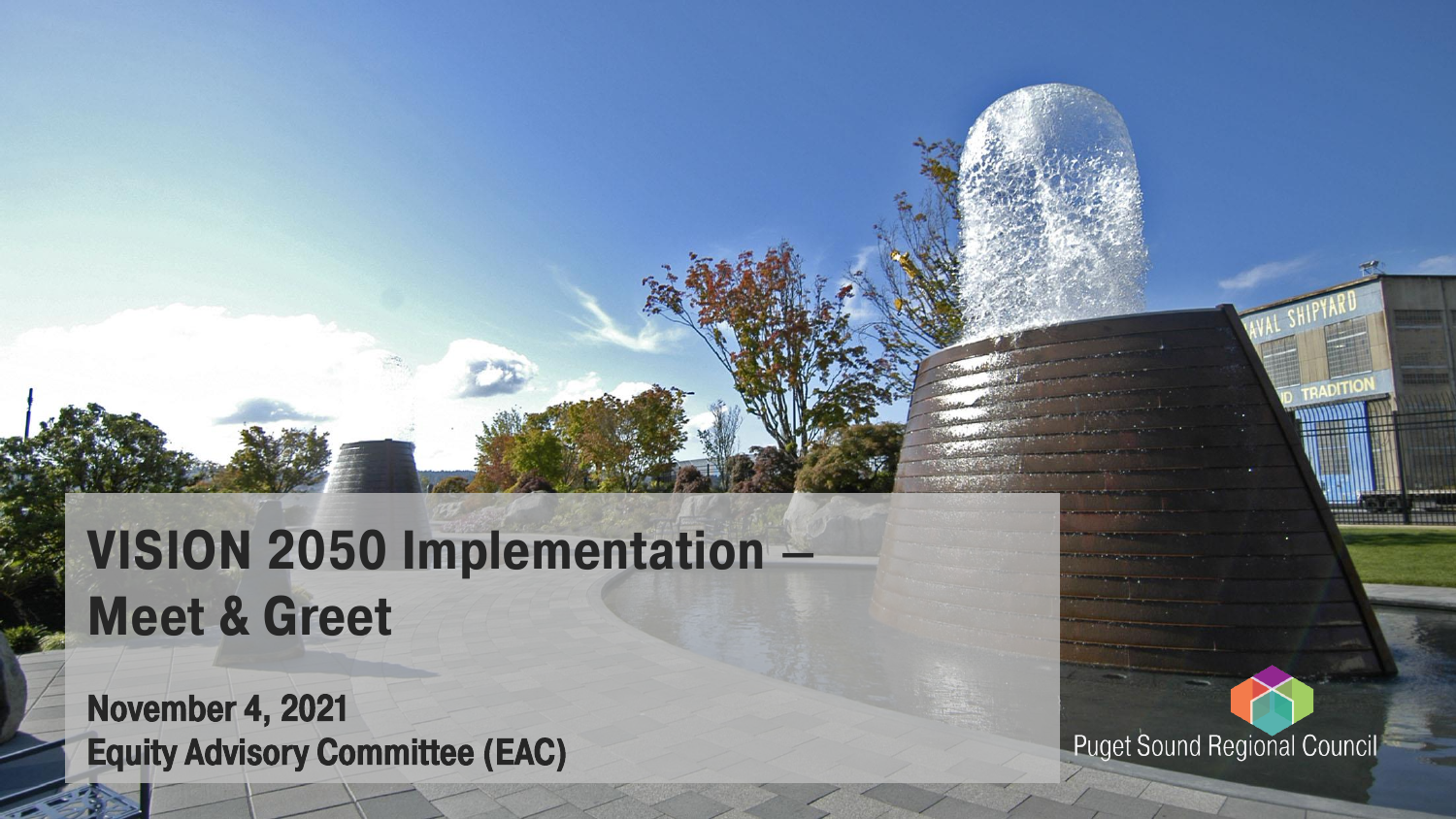### **Introductions**



#### **Introductions (name, where you work, role)**

#### **Why were you interested in serving on the Equity Advisory Committee?**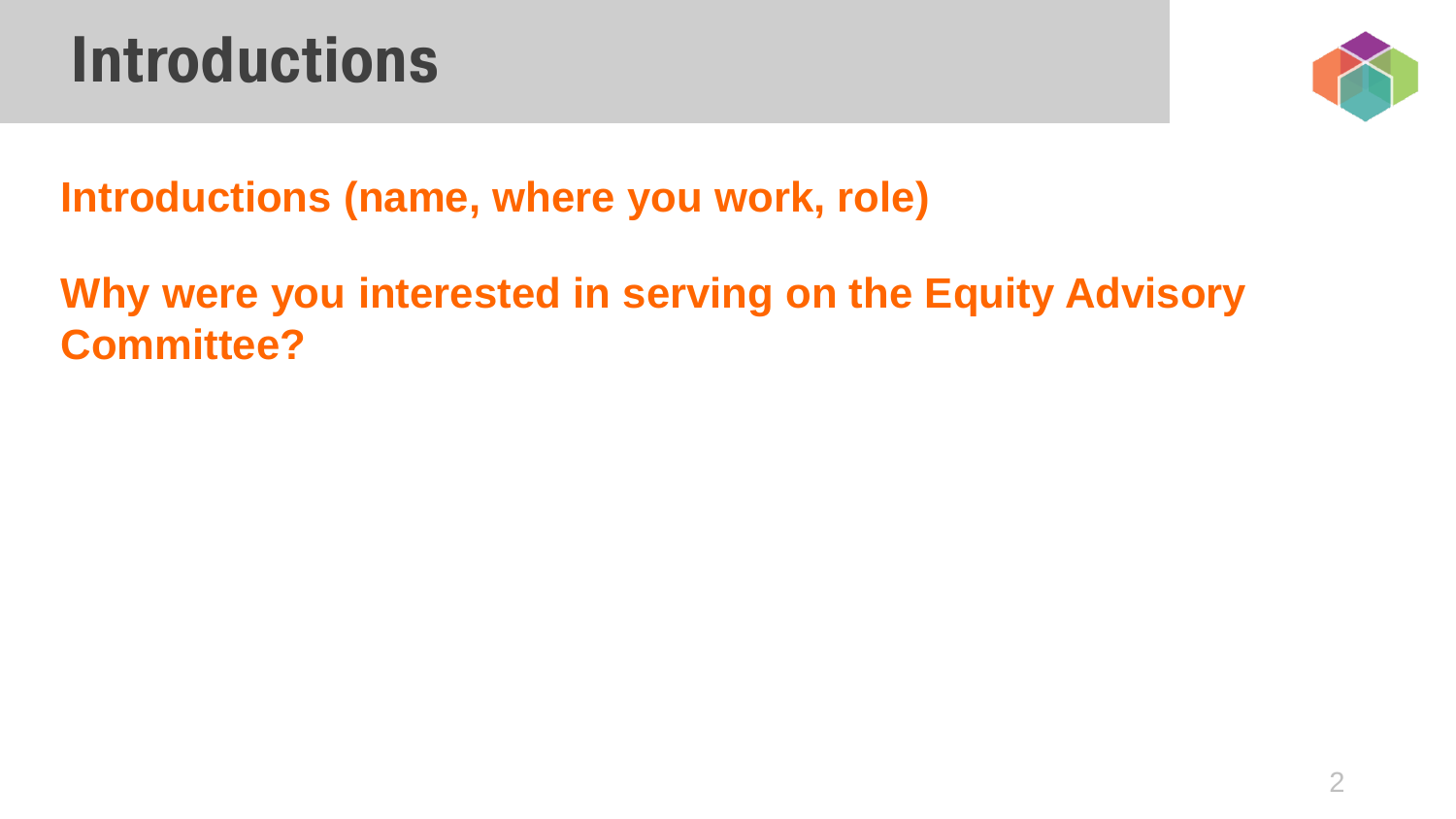## **Zoom Room Agreements**







- **Keep your camera on, unless …**
- **ill, Raise had in "Zoom Reactions"**



**Add screen name**

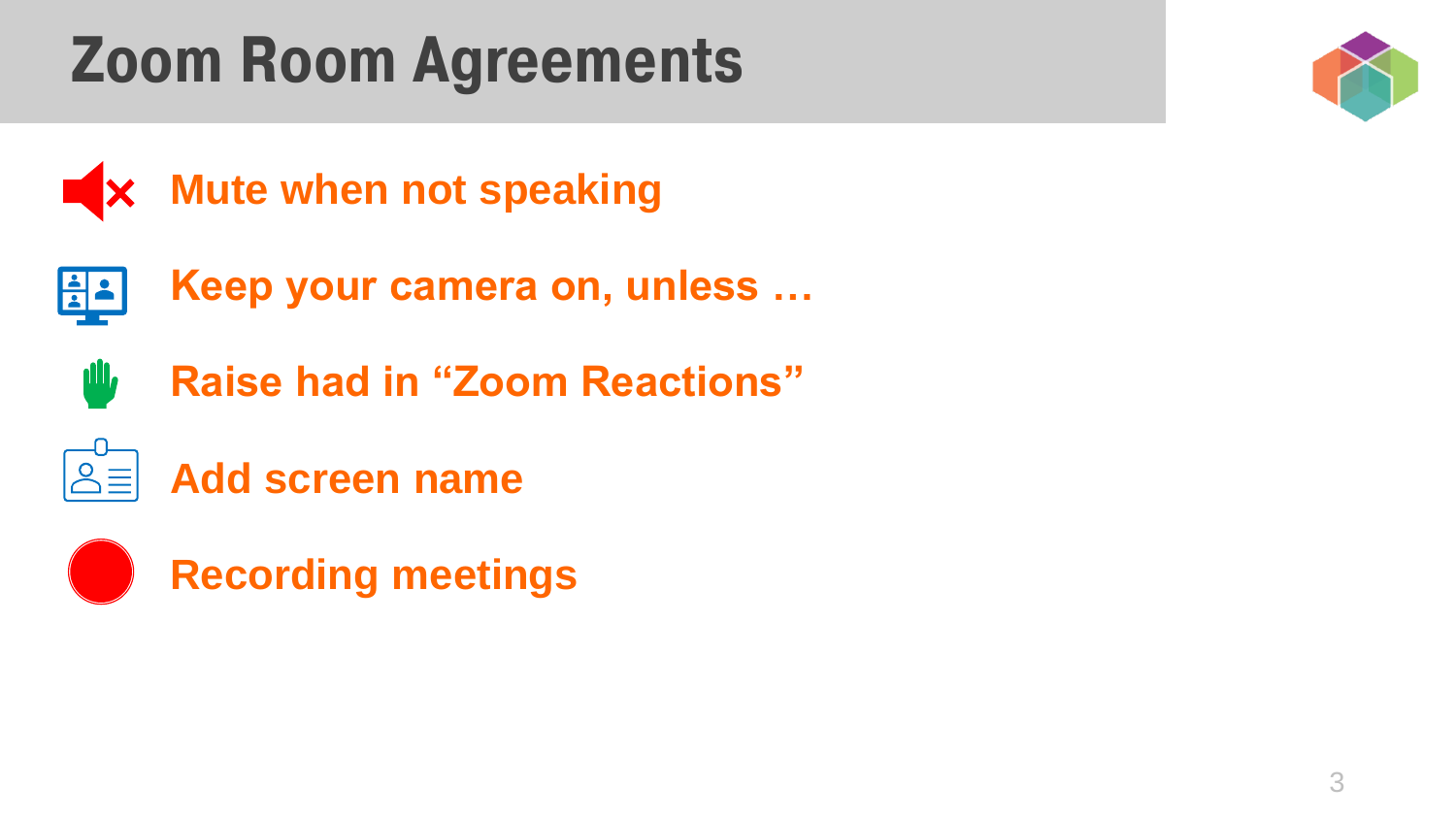### **Discussion Guidelines**



**Take space, make space**

**Have grace with yourself and others**

**We will respect your time**

**Feel free to ask questions**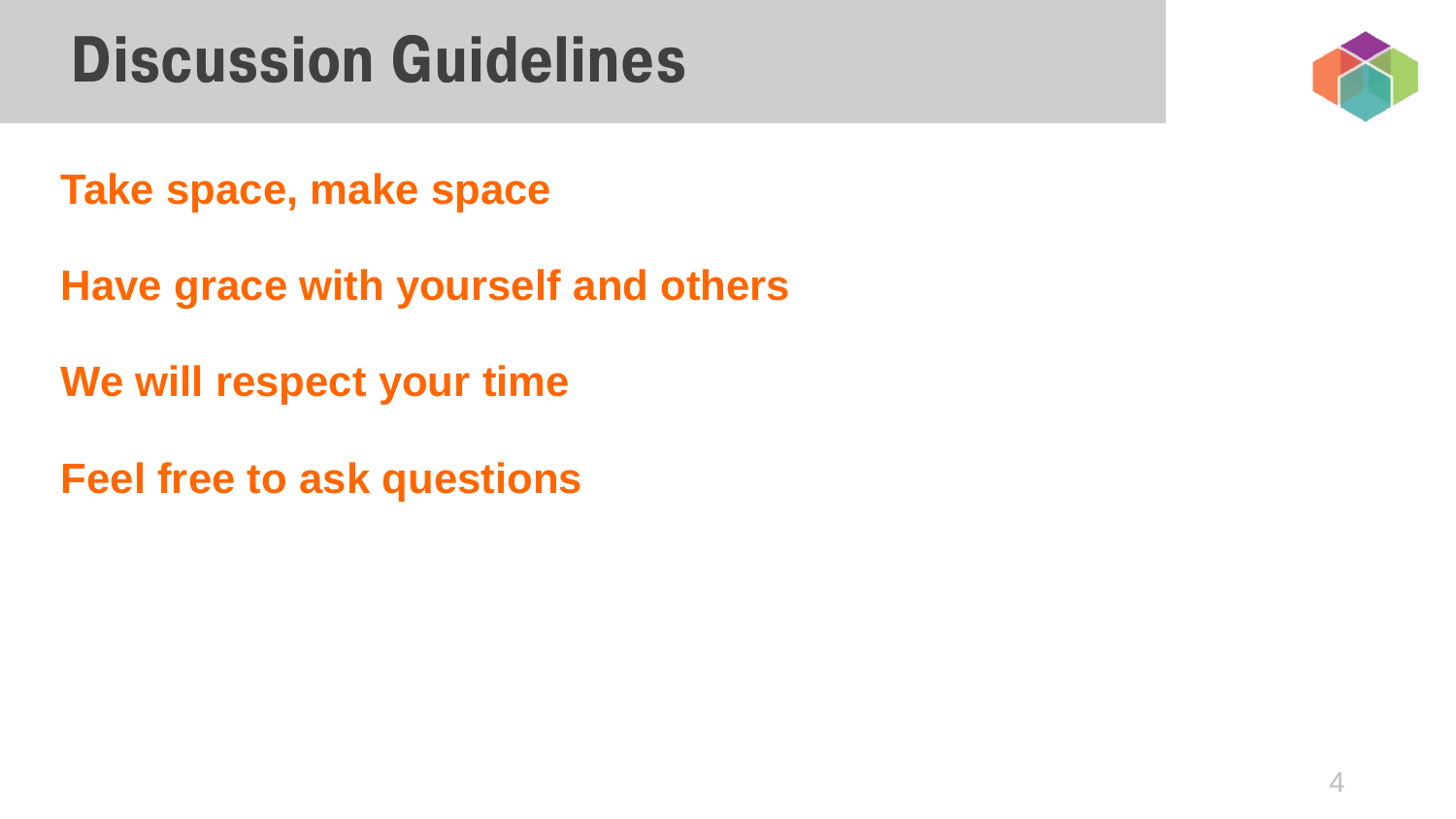#### **Discussion Guidelines**



**How can we keep a safe, open and honest dialogue?**

**Suggestions for other guidelines?**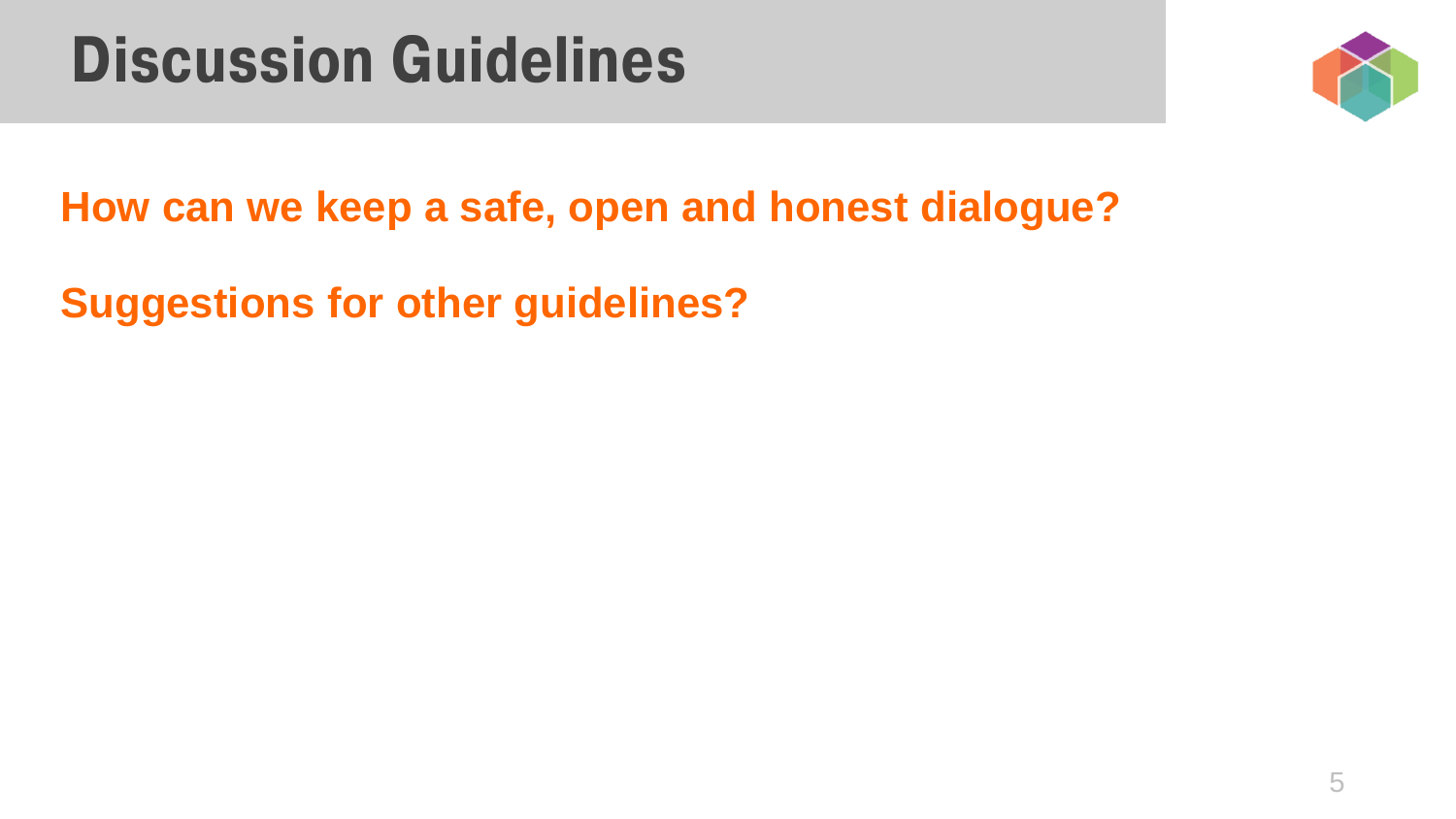### **Discussion Questions**



**What was your favorite snack growing up? What was your least favorite snack?**

**What are your expectations of this process, serving on the Equity Advisory Committee?**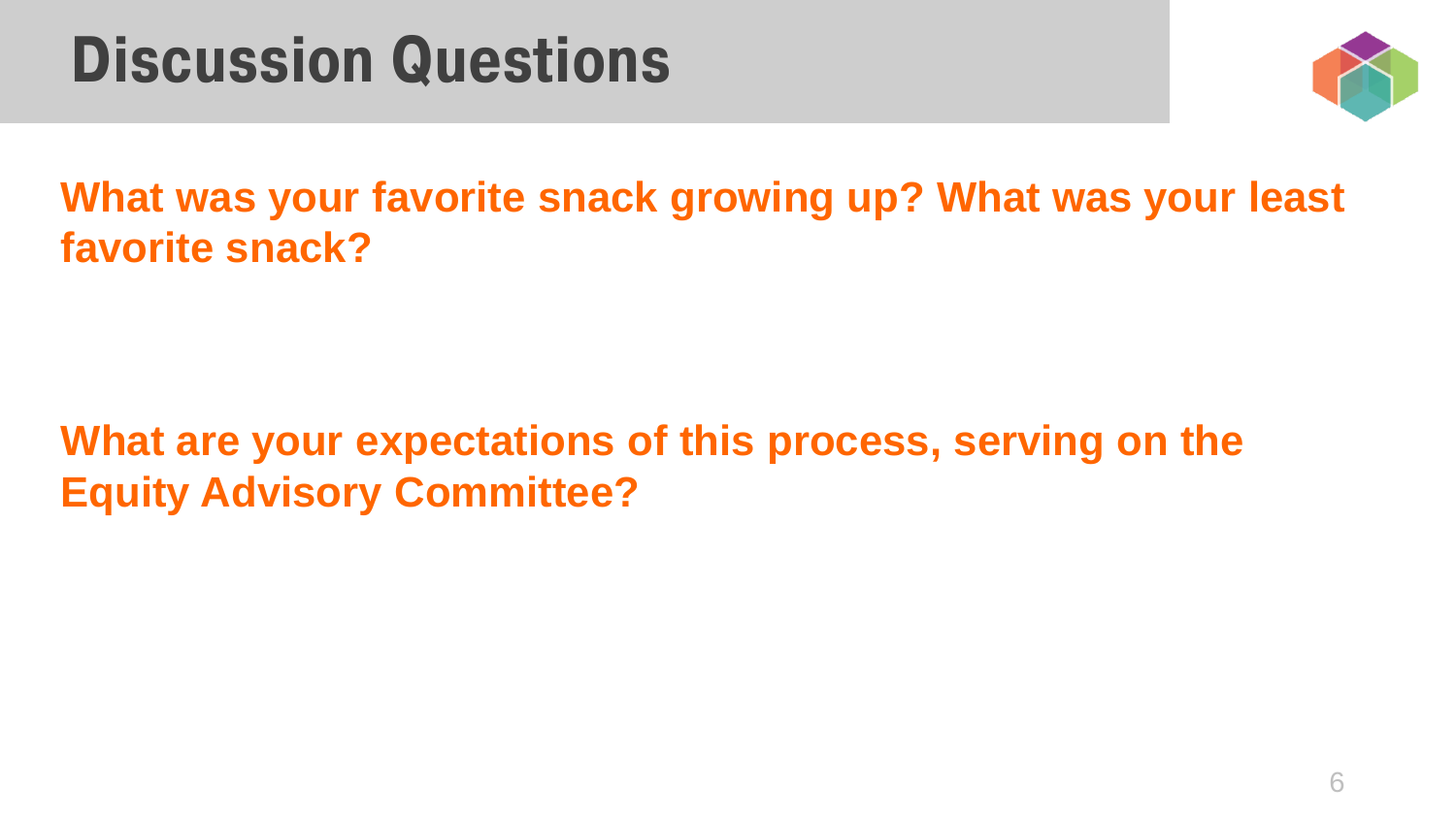### **Discussion Questions**



**What challenges have you had doing racial equity work?**

**Are you from the central Puget Sound region? If so, how has the region changed related to race and equity? If not, how is the region different from where you grew up in regarding race and equity?**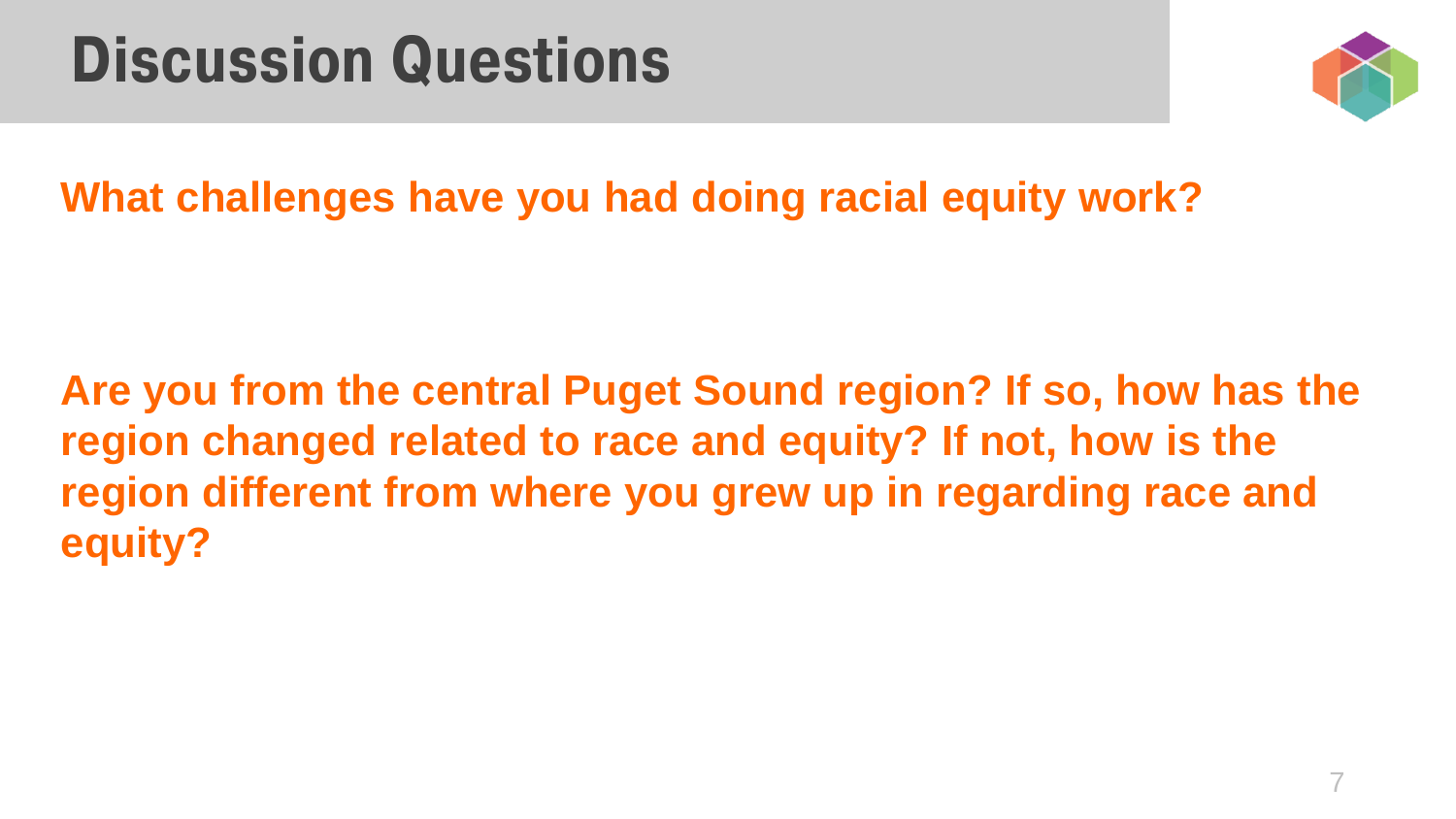### **Discussion Questions**



**How racially diverse was your neighborhood growing up? What message(s) did you get about race from living in your neighborhood? How has racial segregation informed you and your family's access to opportunity and life outcomes?**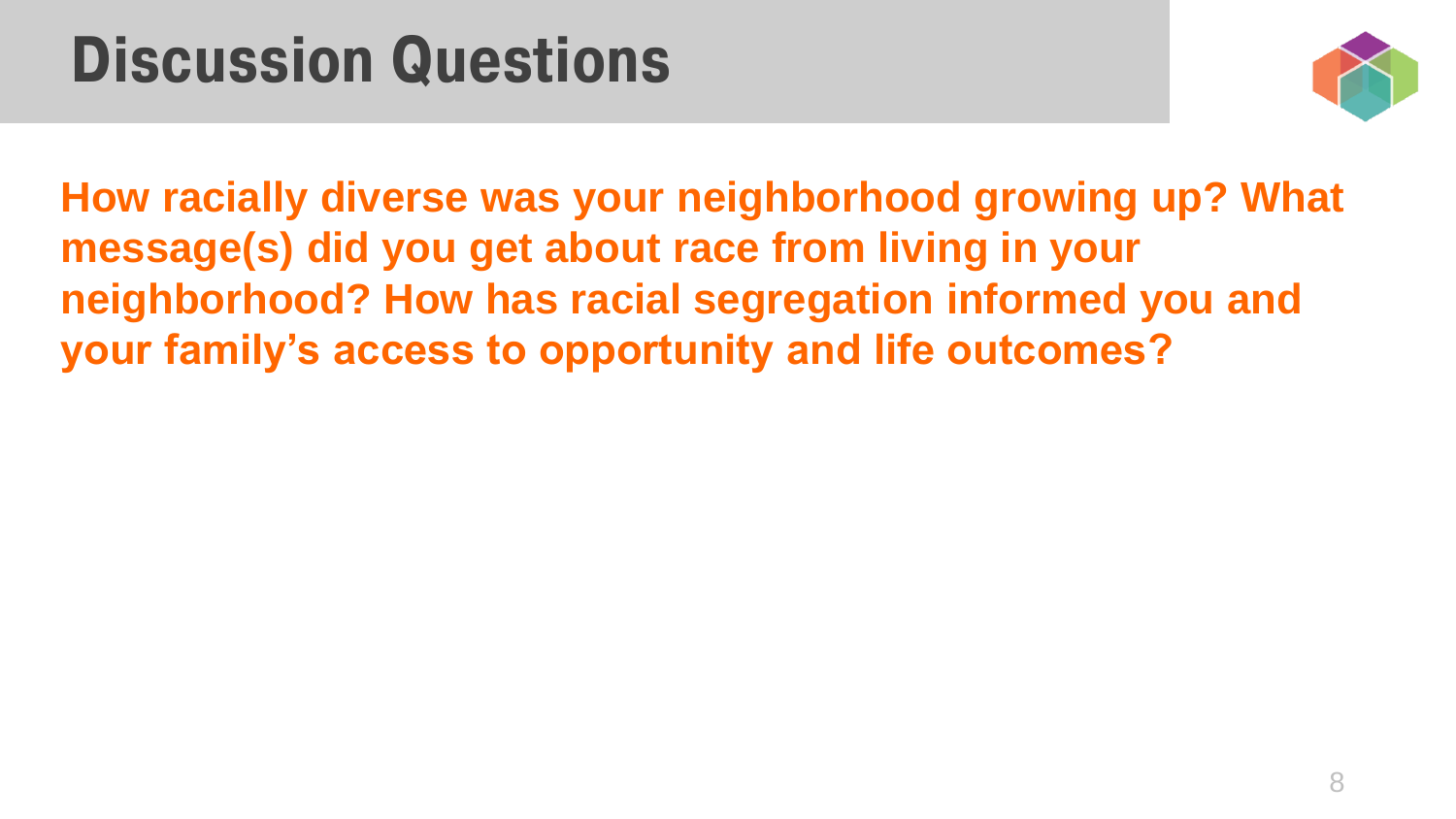# **Upcoming Meetings**

#### December 2021

- What is PSRC?
- What is the role of the EAC?

#### January 2022

• Equity Dashboard